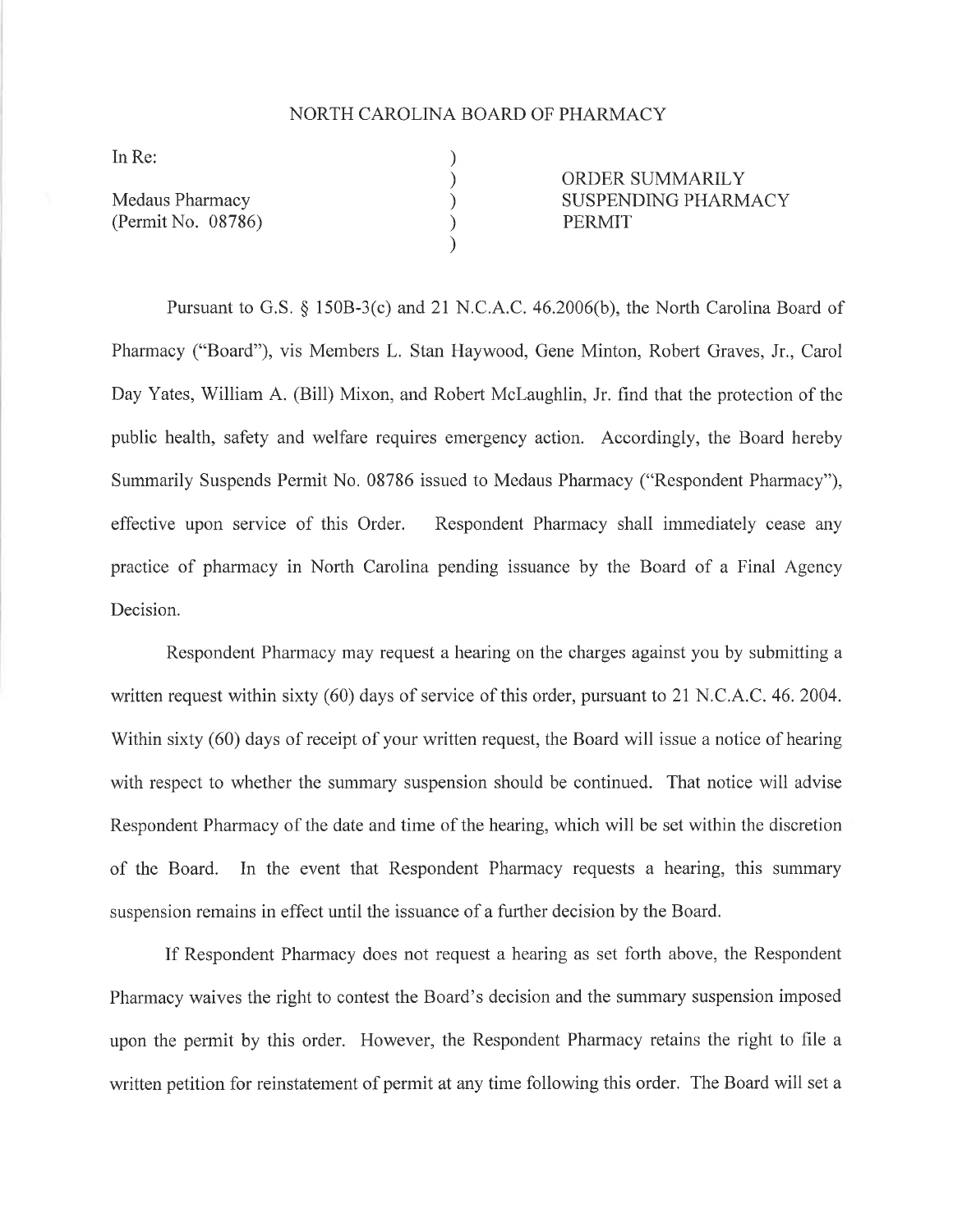hearing at a time and place within its discretion and will rule on the petition for reinstatement, in its discretion, under its duty to consider the public health, safety and welfare.

By Order of the Board, this  $\frac{20^{\circ}}{200}$  day of  $\frac{4}{10}$ . 2016. I

NORTH CAROLINA BOARD OF PHARMACY

 $\left(\Lambda\right)$ Jack W. Campbell, 4 Executive Director